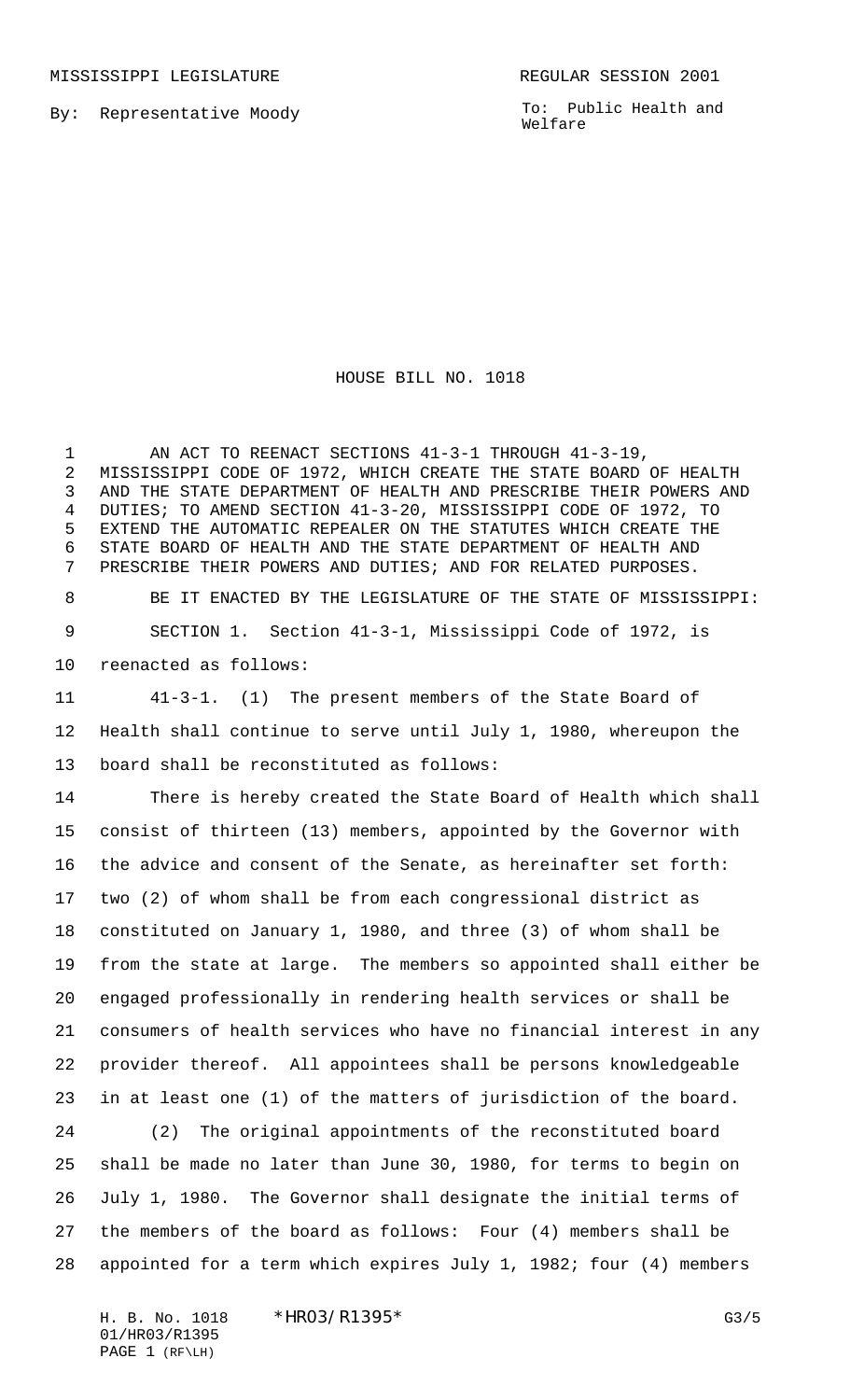shall be appointed for a term which expires July 1, 1984; and five (5) members shall be appointed for a term which expires July 1, 1986. Thereafter, all succeeding appointments shall be for terms of six (6) years from the expiration of the previous term. Vacancies in office shall be filled by appointment of the Governor in the same manner as the appointment to the position which becomes vacant, subject to the advice and consent of the Senate at the next regular session of the Legislature. An appointment to fill a vacancy other than by expiration of a term of office shall be for the balance of the unexpired term.

 SECTION 2. Section 41-3-3, Mississippi Code of 1972, is reenacted as follows:

 41-3-3. Each person appointed as a member of the State Board of Health shall immediately take the oath prescribed by Section 268 of the Constitution and file a certificate thereof in the Office of the Secretary of State. Thereupon a commission shall be issued to him under the terms as specified in Section 41-3-1. SECTION 3. Section 41-3-4, Mississippi Code of 1972, is reenacted as follows:

H. B. No. 1018 \*HR03/R1395\* 01/HR03/R1395 PAGE 2 (RF\LH) 41-3-4. (1) There shall be a chairman and vice chairman of the State Board of Health elected by and from its membership at the first meeting of the board; and the chairman shall be the presiding officer of the board. The board shall adopt rules and regulations governing times and places for meetings, and governing the manner of conducting its business. Any member who shall not attend three (3) consecutive regular meetings of the board shall be subject to removal by a majority vote of the board members. All meetings of the board shall be called by the chairman or by a majority of the members of the board, except the first meeting of the original appointees which shall be called by the Governor. (2) The members of the board shall receive no annual salary but shall receive per diem compensation as is authorized by law for each day devoted to the discharge of official board duties and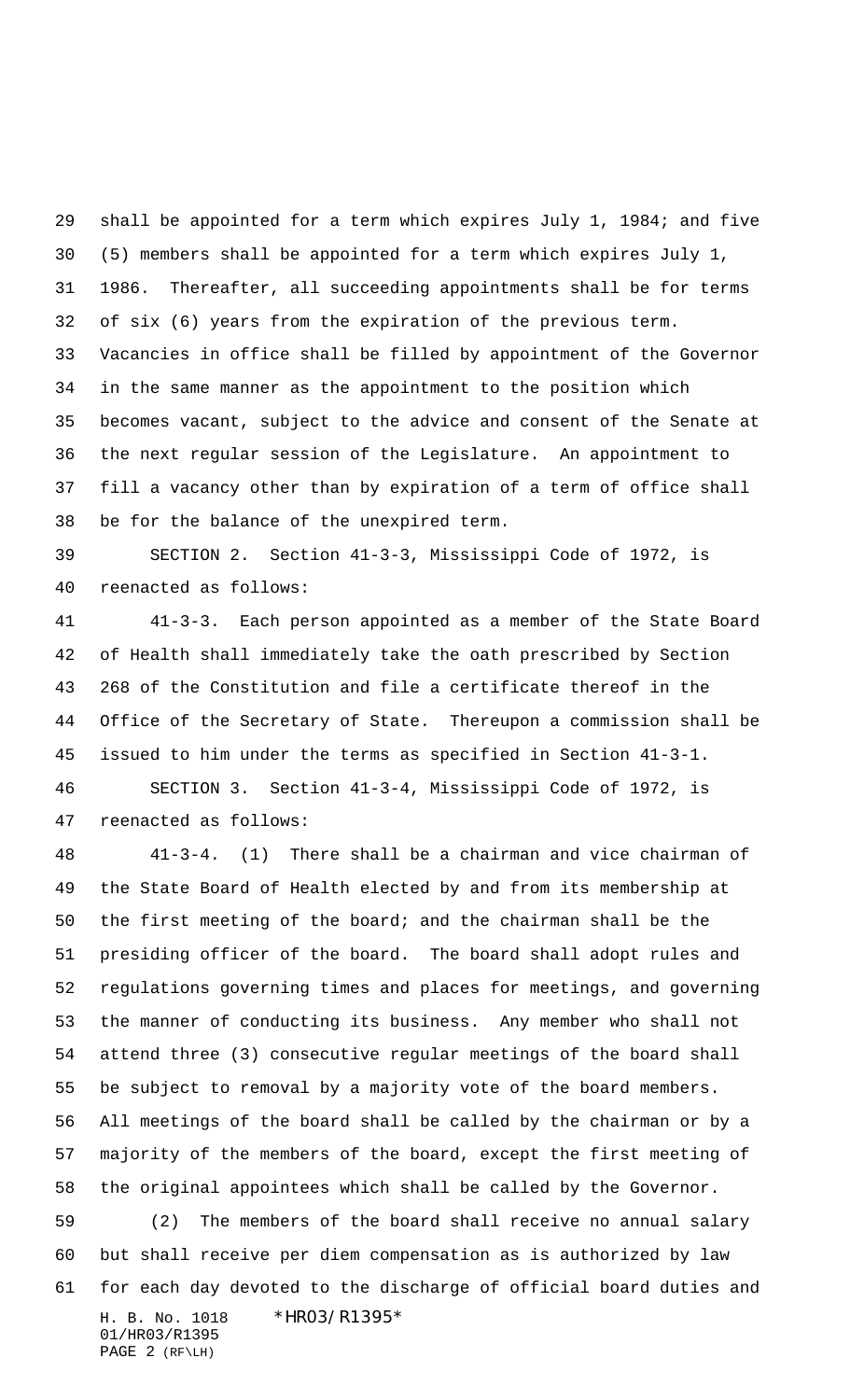shall be entitled to reimbursement for all actual and necessary expenses incurred in the discharge of their duties, including mileage as authorized by Section 25-3-41.

 SECTION 4. Section 41-3-5, Mississippi Code of 1972, is reenacted as follows:

 41-3-5. The board shall proceed to elect an executive officer who shall be a physician having earned a graduate degree in public health or health care administration or, in the alternative, be a physician who in the opinion of the board is fitted and equipped to execute the duties incumbent upon him by law. The executive officer shall not engage in the private practice of medicine. His term of office shall be six (6) years. The executive officer shall be vested with all the authority of the board when it is not in session, and he shall be subject to such rules and regulations as may be prescribed by the State Board of Health. The executive officer shall be the State Health Officer with such authority and responsibility as is prescribed by law. The executive officer may be removed for cause by majority vote of the members of the board.

 SECTION 5. Section 41-3-6, Mississippi Code of 1972, is reenacted as follows:

H. B. No. 1018 \*HR03/R1395\* 01/HR03/R1395 PAGE 3 (RF\LH) 41-3-6. It shall be the duty of the State Board of Health to review the statutes of the State of Mississippi affecting public health and submit at least thirty (30) days prior to each regular session of the Legislature any proposed legislation as may be necessary to enhance the effective and efficient delivery of public health services and to bring existing statutes into compliance with modern technology and terminology. The board shall formulate a plan for consolidating and reorganizing existing state agencies having responsibilities in the field of public health to eliminate any needless duplication in services which may be found to exist. In carrying out the provisions of this section, the State Board of Health shall cooperate with and may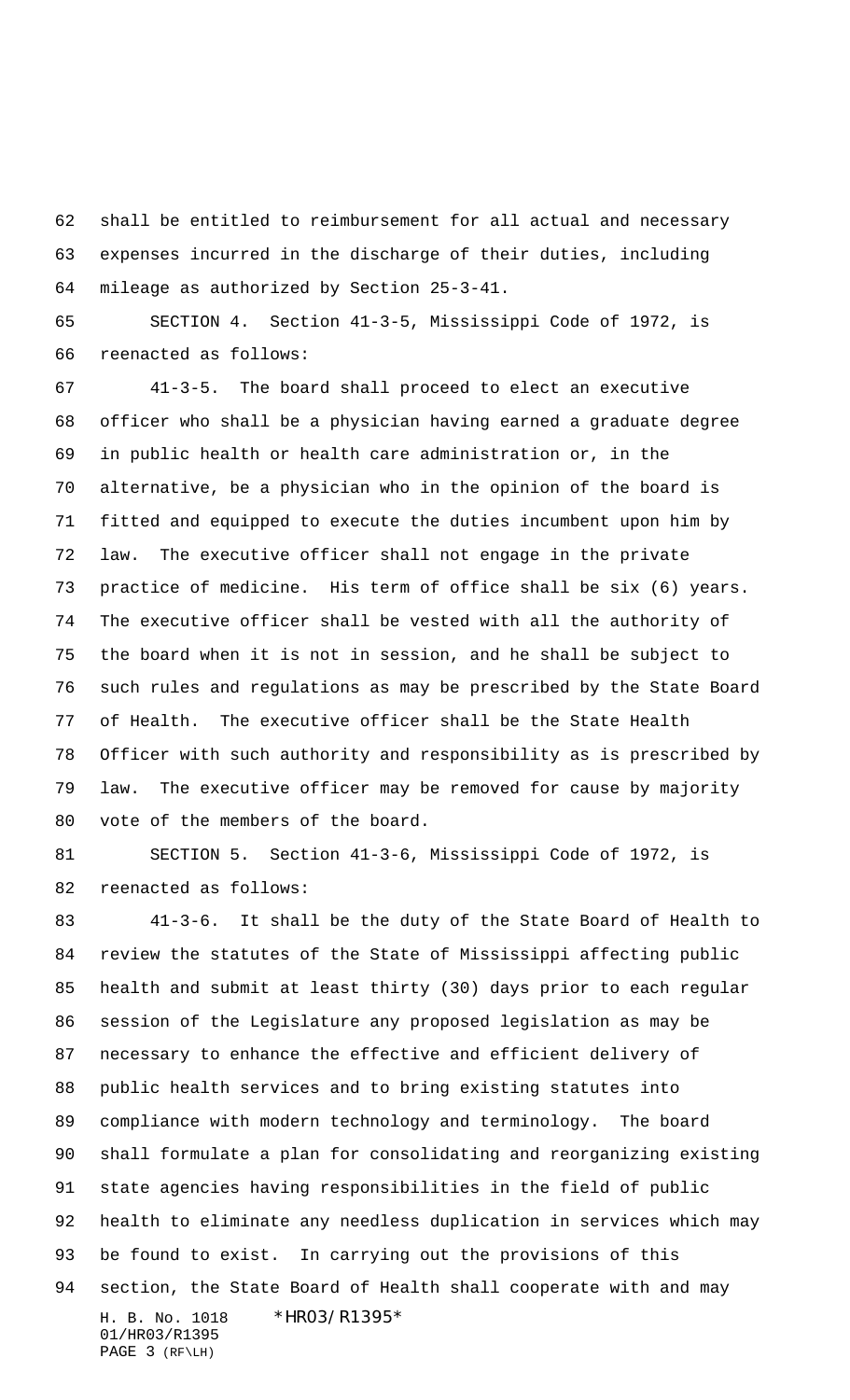utilize the services, facilities and personnel of any department or agency of the state, any private citizen task force and the committees on public health of both houses of the Legislature. The State Board of Health is authorized to apply for and expend funds made available to it by grant from any source in order to perform its responsibilities under this section.

 SECTION 6. Section 41-3-15, Mississippi Code of 1972, is reenacted as follows:

 41-3-15. (1) There shall be a State Department of Health which shall be organized into such bureaus and divisions as are considered necessary by the executive officer, and shall be assigned appropriate functions as are required of the State Board of Health by law, subject to the approval of the board.

 (2) The State Board of Health shall have the authority to establish an Office of Rural Health within the department. The duties and responsibilities of this office shall include the following:

 (a) To collect and evaluate data on rural health conditions and needs;

 (b) To engage in policy analysis, policy development 115 and economic impact studies with regard to rural health issues;

 (c) To develop and implement plans and provide technical assistance to enable community health systems to respond to various changes in their circumstances;

 (d) To plan and assist in professional recruitment and retention of medical professionals and assistants; and

 (e) To establish information clearinghouses to improve access to and sharing of rural health care information.

 (3) The State Board of Health shall have general supervision of the health interests of the people of the state and to exercise the rights, powers and duties of those acts which it is authorized by law to enforce.

H. B. No. 1018 \*HR03/R1395\* 01/HR03/R1395 PAGE 4 (RF\LH) (4) The State Board of Health shall have authority: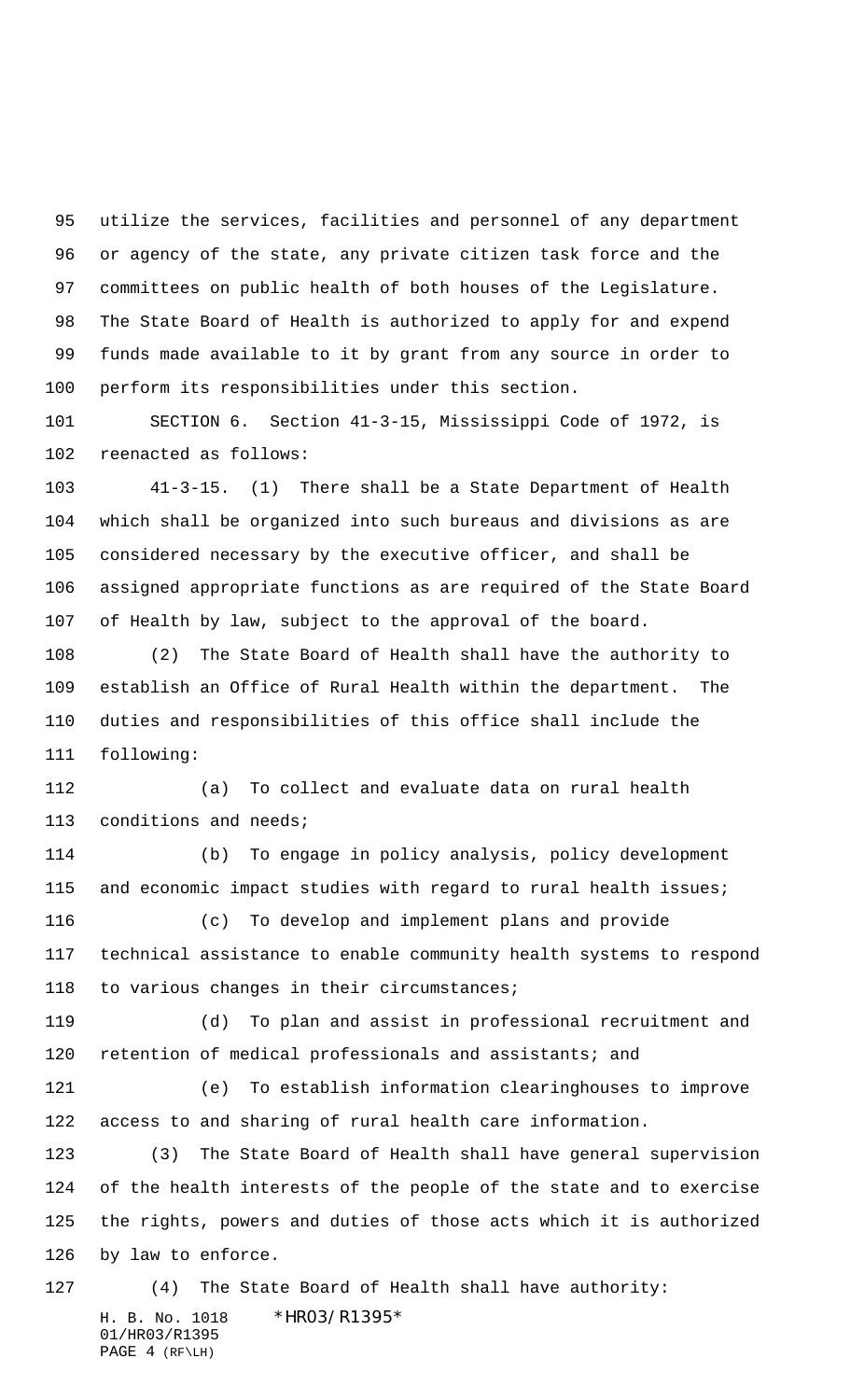(a) To make investigations and inquiries with respect to the causes of disease and death, and to investigate the effect of environment, including conditions of employment and other conditions which may affect health, and to make such other investigations as it may deem necessary for the preservation and improvement of health.

 (b) To make such sanitary investigations as it may, from time to time, deem necessary for the protection and improvement of health and to investigate nuisance questions which affect the security of life and health within the state.

 (c) To direct and control sanitary and quarantine measures for dealing with all diseases within the state possible to suppress same and prevent their spread.

 (d) To obtain, collect and preserve such information relative to mortality, morbidity, disease and health as may be useful in the discharge of its duties or may contribute to the prevention of disease or the promotion of health in this state.

 (e) To enter into contracts or agreements with any other state or federal agency, or with any private person, organization or group capable of contracting, if it finds such action to be in the public interest.

 (f) To charge and collect reasonable fees for health services, including immunizations, inspections and related activities, and the board shall charge fees for such services; provided, however, if it is determined that a person receiving services is unable to pay the total fee, the board shall collect any amount such person is able to pay.

 (g) To accept gifts, trusts, bequests, grants, endowments or transfers of property of any kind.

 (h) To receive monies coming to it by way of fees for services or by appropriations.

H. B. No. 1018 \*HR03/R1395\* (i) (i) To establish standards for, issue permits and exercise control over, any cafes, restaurants, food or drink

01/HR03/R1395 PAGE 5 (RF\LH)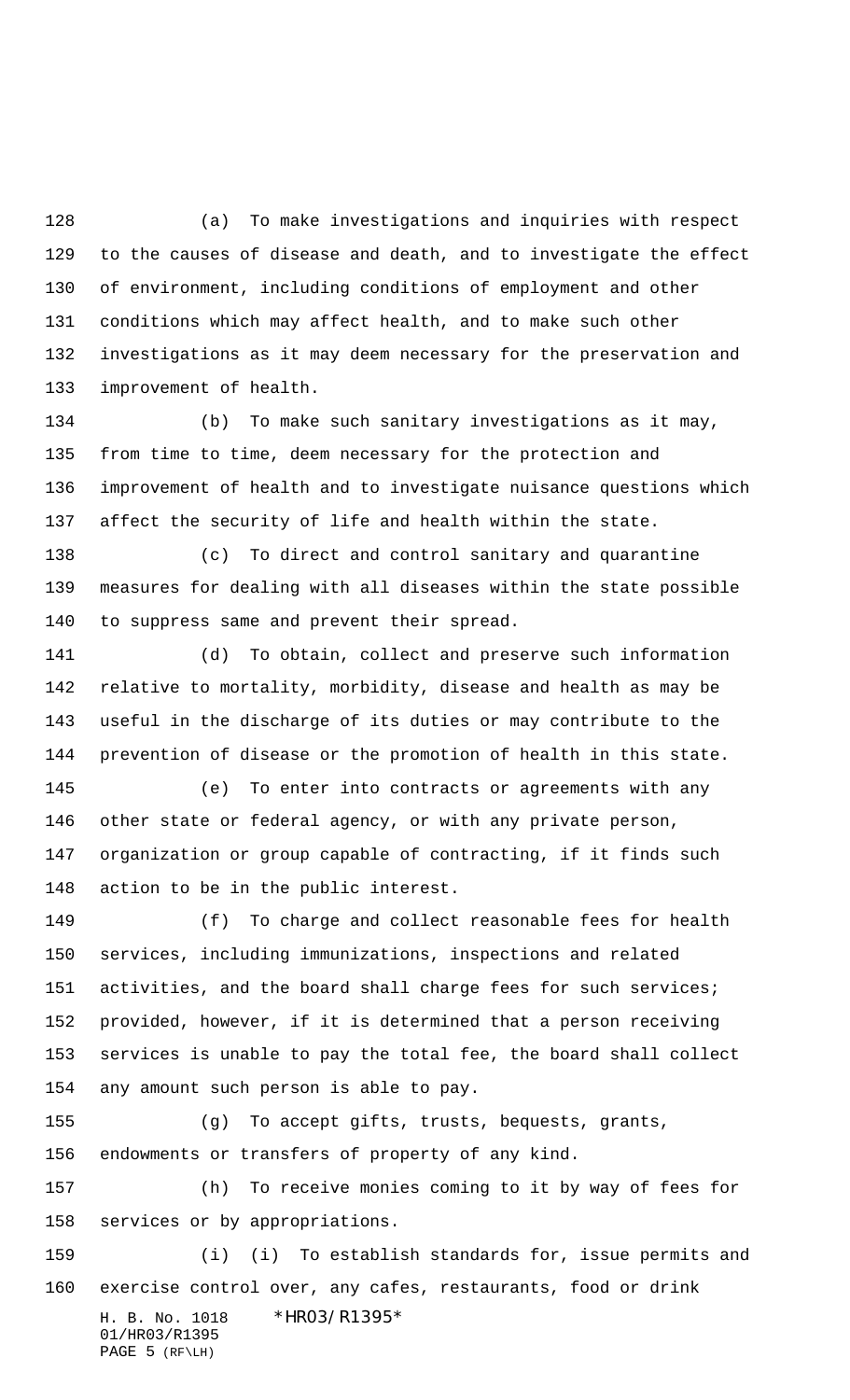stands, sandwich manufacturing establishments, and all other establishments, other than churches, church-related and private schools, and other nonprofit or charitable organizations, where 164 food or drink is regularly prepared, handled and served for pay; and

 (ii) To require that a permit be obtained from the Department of Health before such persons begin operation.

 (j) To promulgate rules and regulations and exercise control over the production and sale of milk pursuant to the provisions of Sections 75-31-41 through 75-31-49.

 (k) On presentation of proper authority, to enter into and inspect any public place or building where the State Health Officer or his representative deems it necessary and proper to enter for the discovery and suppression of disease and for the enforcement of any health or sanitary laws and regulations in the state.

 (l) To conduct investigations, inquiries and hearings, and to issue subpoenas for the attendance of witnesses and the production of books and records at any hearing when authorized and required by statute to be conducted by the State Health Officer or the State Board of Health.

 (m) To employ, subject to the regulations of the State Personnel Board, qualified professional personnel in the subject matter or fields of each bureau, and such other technical and clerical staff as may be required for the operation of the department. The executive officer shall be the appointing authority for the department, and shall have the power to delegate the authority to appoint or dismiss employees to appropriate subordinates, subject to the rules and regulations of the State Personnel Board.

 (n) To promulgate rules and regulations, and to collect data and information, on (i) the delivery of services through the

H. B. No. 1018 \*HR03/R1395\* 01/HR03/R1395 PAGE 6 (RF\LH)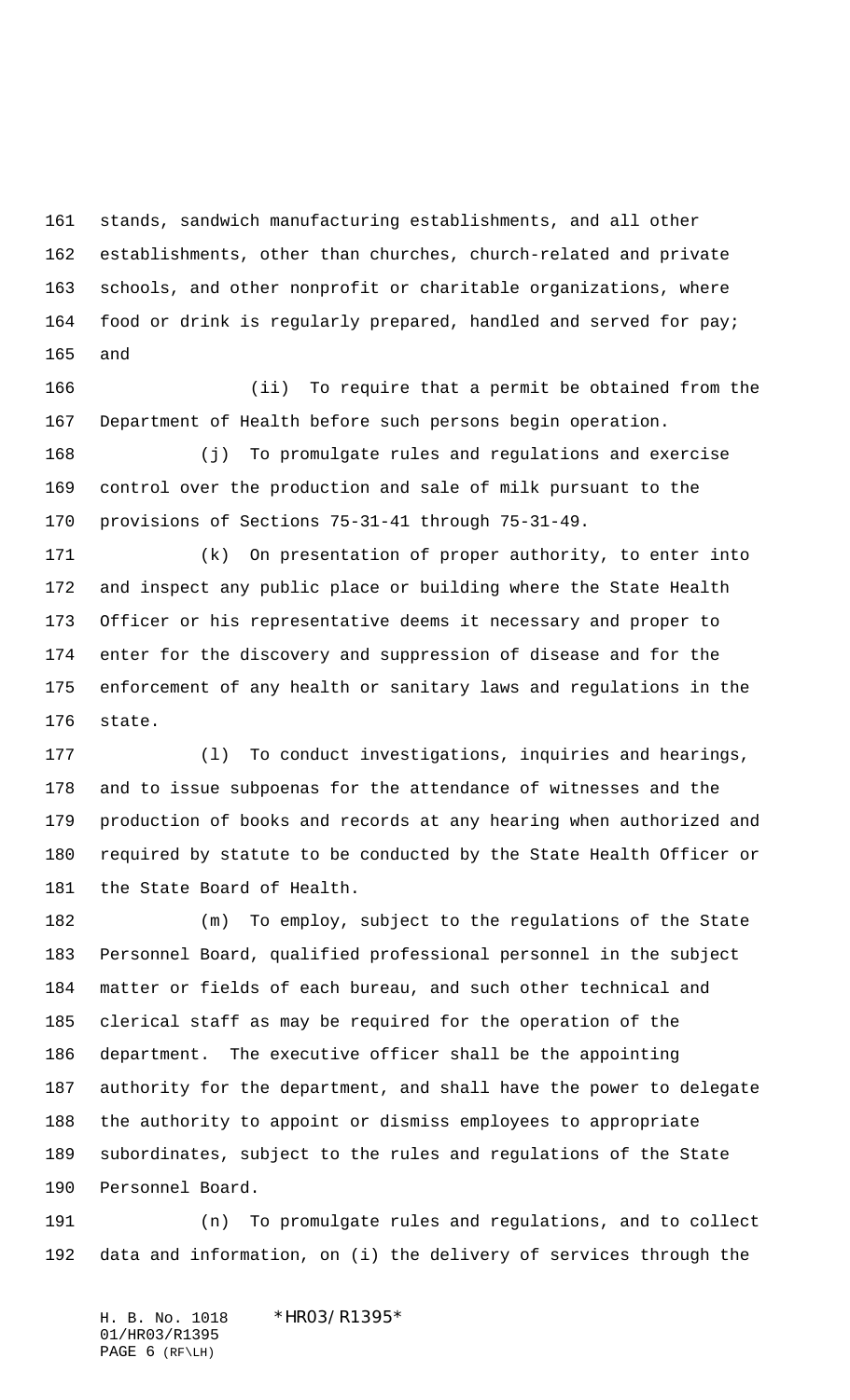practice of telemedicine; and (ii) the use of electronic records for the delivery of telemedicine services.

 (5) (a) The State Board of Health shall have the authority, in its discretion, to establish programs to promote the public health, to be administered by the State Department of Health. Specifically, such programs may include, but shall not be limited

 to, programs in the following areas: (i) Maternal and child health; 201 (ii) Family planning; (iii) Pediatric services; (iv) Services to crippled and disabled children; (v) Control of communicable and noncommunicable disease; (vi) Child care licensure; 207 (vii) Radiological health; (viii) Dental health; (ix) Milk sanitation; (x) Occupational safety and health; (xi) Food, vector control and general sanitation; (xii) Protection of drinking water; (xiii) Sanitation in food handling establishments open to the public; (xiv) Registration of births and deaths and other vital events; (xv) Such public health programs and services as may be assigned to the State Board of Health by the Legislature or by executive order.

H. B. No. 1018 \*HR03/R1395\* 01/HR03/R1395  $PAGE$  7 ( $RF\L H$ ) (b) The State Board of Health and State Department of Health shall not be authorized to sell, transfer, alienate or otherwise dispose of any of the home health agencies owned and operated by the department on January 1, 1995, and shall not be authorized to sell, transfer, assign, alienate or otherwise dispose of the license of any of those home health agencies,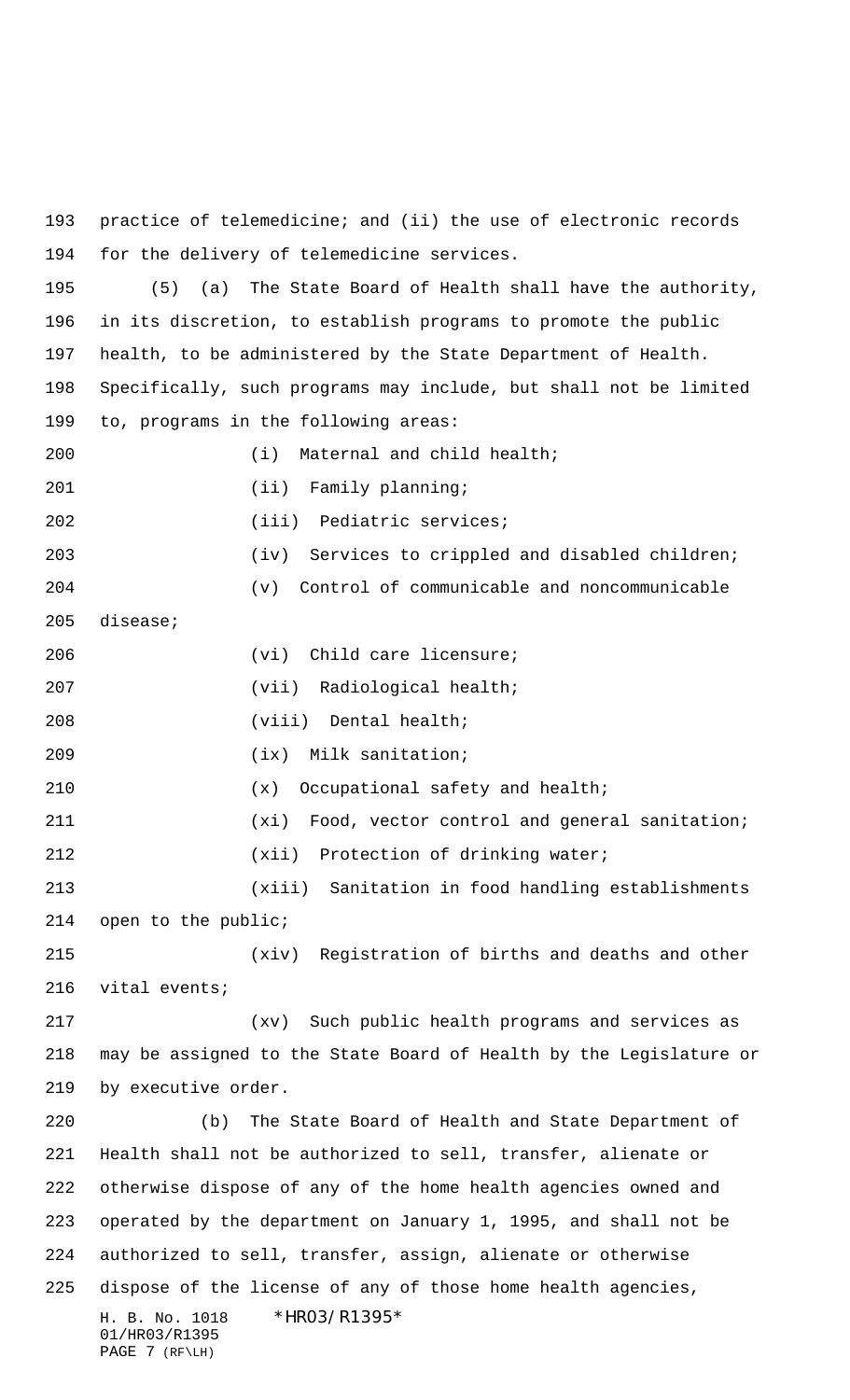except upon the specific authorization of the Legislature by an amendment to this section. However, this paragraph (b) shall not prevent the board or the department from closing or terminating the operation of any home health agency owned and operated by the department, or closing or terminating any office, branch office or clinic of any such home health agency, or otherwise discontinuing the providing of home health services through any such home health agency, office, branch office or clinic, if the board first demonstrates that there are other providers of home health services in the area being served by the department's home health agency, office, branch office or clinic that will be able to provide adequate home health services to the residents of the area if the department's home health agency, office, branch office or clinic is closed or otherwise discontinues the providing of home health services. This demonstration by the board that there are other providers of adequate home health services in the area shall be spread at length upon the minutes of the board at a regular or special meeting of the board at least thirty (30) days before a home health agency, office, branch office or clinic is proposed to be closed or otherwise discontinue the providing of home health services.

 (c) The State Department of Health may undertake such technical programs and activities as may be required for the support and operation of such programs, including maintaining physical, chemical, bacteriological and radiological laboratories, and may make such diagnostic tests for diseases and tests for the evaluation of health hazards as may be deemed necessary for the protection of the people of the state.

 (6) (a) The State Board of Health shall administer the local governments and rural water systems improvements loan program in accordance with the provisions of Section 41-3-16. (b) The State Board of Health shall have authority:

H. B. No. 1018 \*HR03/R1395\* 01/HR03/R1395 PAGE 8 (RF\LH)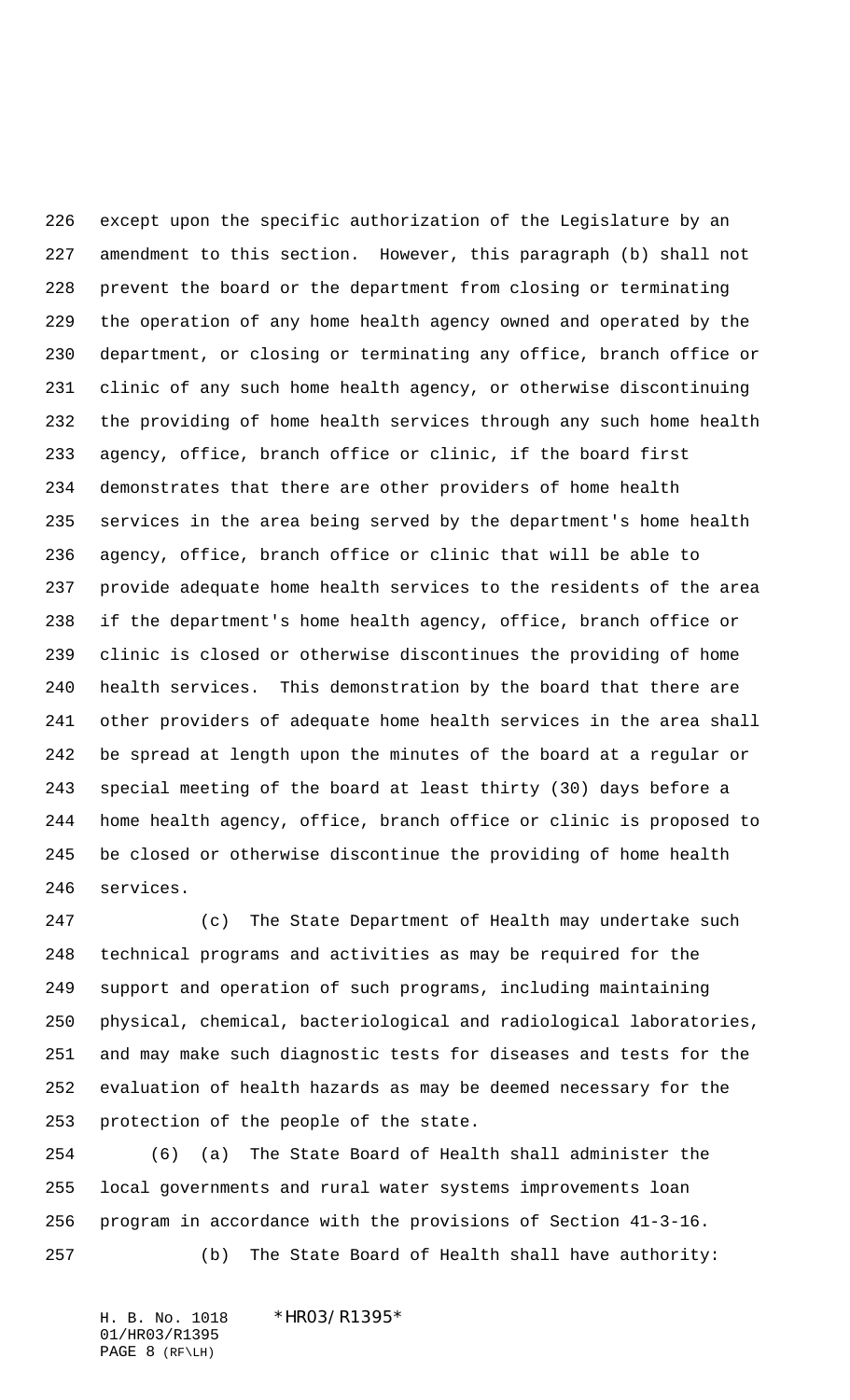(i) To enter into capitalization grant agreements with the United States Environmental Protection Agency, or any successor agency thereto;

 (ii) To accept capitalization grant awards made under the federal Safe Drinking Water Act, as amended;

 (iii) To provide annual reports and audits to the United States Environmental Protection Agency, as may be required by federal capitalization grant agreements; and

 (iv) To establish and collect fees to defray the reasonable costs of administering the revolving fund or emergency fund if the State Board of Health determines that such costs will exceed the limitations established in the federal Safe Drinking Water Act, as amended. The administration fees may be included in loan amounts to loan recipients for the purpose of facilitating payment to the board; however, such fees may not exceed five percent (5%) of the loan amount.

 SECTION 7. Section 41-3-16, Mississippi Code of 1972, is reenacted as follows:

 41-3-16. (1) (a) There is established a local governments and rural water systems improvements revolving loan program to be administered by the State Department of Health, referred to in this section as "department," for the purpose of assisting counties, incorporated municipalities, districts or other water organizations that have been granted tax exempt status under either federal or state law, in making improvements to their water systems, including construction of new water systems or expansion or repair of existing water systems. Loan proceeds may be used by the recipient for planning, professional services, acquisition of interests in land, acquisition of personal property, construction, construction-related services, maintenance, and any other reasonable use which the board, in its discretion, may allow. For purposes of this section, "water systems" has the same meaning as the term "public water system" under Section 41-26-3.

H. B. No. 1018 \*HR03/R1395\* 01/HR03/R1395 PAGE 9 (RF\LH)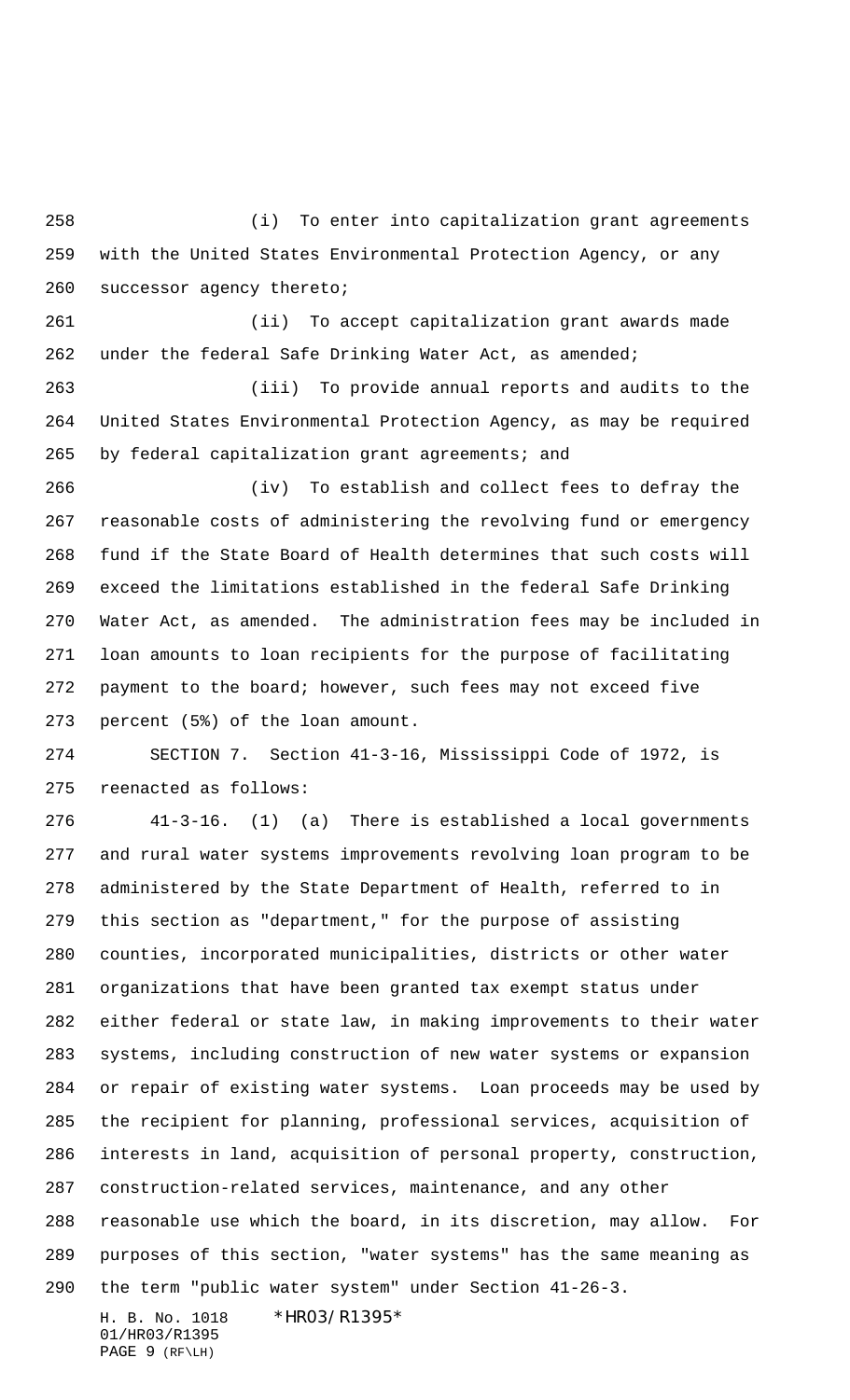(b) (i) There is created a board to be known as the "Local Governments and Rural Water Systems Improvements Board," referred to in this section as "board," to be composed of the following nine (9) members:the State Health Officer, or his designee, who shall serve as chairman of the board; the Executive Director of the Department of Economic and Community Development, or his designee; the Executive Director of the Department of Environmental Quality, or his designee; the Executive Director of the Department of Finance and Administration, or his designee; the Executive Director of the Mississippi Association of Supervisors, or his designee; the Executive Director of the Mississippi Municipal League, or his designee; the Executive Director of the Consulting Engineers Council, or his designee; the State Director of the United States Department of Agriculture, Rural Development, or his designee; and a manager of a rural water system.

 The Governor shall appoint a manager of a rural water system from a list of candidates provided by the Executive Director of the Mississippi Rural Water Association. The Executive Director of the Mississippi Rural Water Association shall provide the Governor a list of candidates which shall contain a minimum of three (3) candidates for each appointment.

 (ii) Nonappointed members of the board may designate another representative of their agency or association to serve as an alternate.

 (iii) The gubernatorial appointee shall serve a term concurrent with the term of the Governor and until a successor is appointed and qualified. No member, officer or employee of the Board of Directors of the Mississippi Rural Water Association shall be eligible for appointment.

H. B. No. 1018 \*HR03/R1395\* 01/HR03/R1395 PAGE 10 (RF\LH) (c) The department, if requested by the board, shall furnish the board with facilities and staff as needed to administer this section. The department may contract, upon approval by the board, for those facilities and staff needed to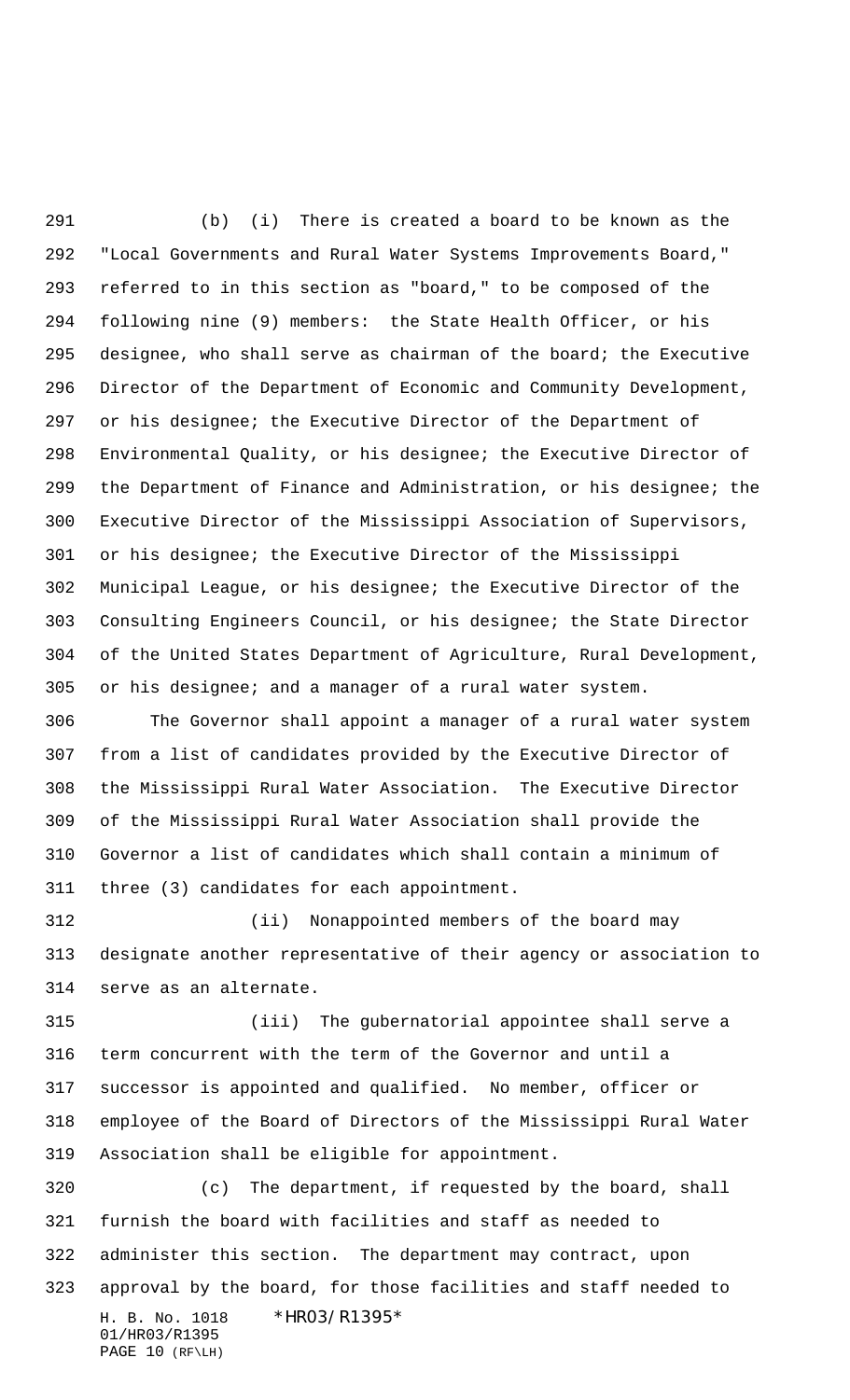administer this section, including routine management, as it deems necessary. The board may advertise for or solicit proposals from public or private sources, or both, for administration of this section or any services required for administration of this section or any portion thereof. It is the intent of the Legislature that the board endeavor to ensure that the costs of administration of this section are as low as possible in order to provide the water consumers of Mississippi safe drinking water at affordable prices.

 (d) Members of the board may not receive any salary, compensation or per diem for the performance of their duties under this section.

H. B. No. 1018 \*HR03/R1395\* 01/HR03/R1395 (2) (a) There is created a special fund in the State Treasury to be designated as the "Local Governments and Rural Water Systems Improvements Revolving Loan Fund," referred to in this section as "revolving fund," which fund shall consist of those monies as provided in Sections 6 and 13 of Chapter 521, Laws of 1995. The revolving fund may receive appropriations, bond proceeds, grants, gifts, donations or funds from any source, public or private. The revolving fund shall be credited with all repayments of principal and interest derived from loans made from the revolving fund. The monies in the revolving fund may be expended only in amounts appropriated by the Legislature. The revolving fund shall be maintained in perpetuity for the purposes established in this section and Sections 6 through 20 of Chapter 521, Laws of 1995. Unexpended amounts remaining in the revolving fund at the end of a fiscal year shall not lapse into the State General Fund, and any interest earned on amounts in the revolving fund shall be deposited to the credit of the fund. Monies in the revolving fund may not be used or expended for any purpose except as authorized under this section and Sections 6 through 20 of Chapter 521, Laws of 1995. Any monies in the fund may be used to match any federal funds that are available for the same or related

PAGE 11 (RF\LH)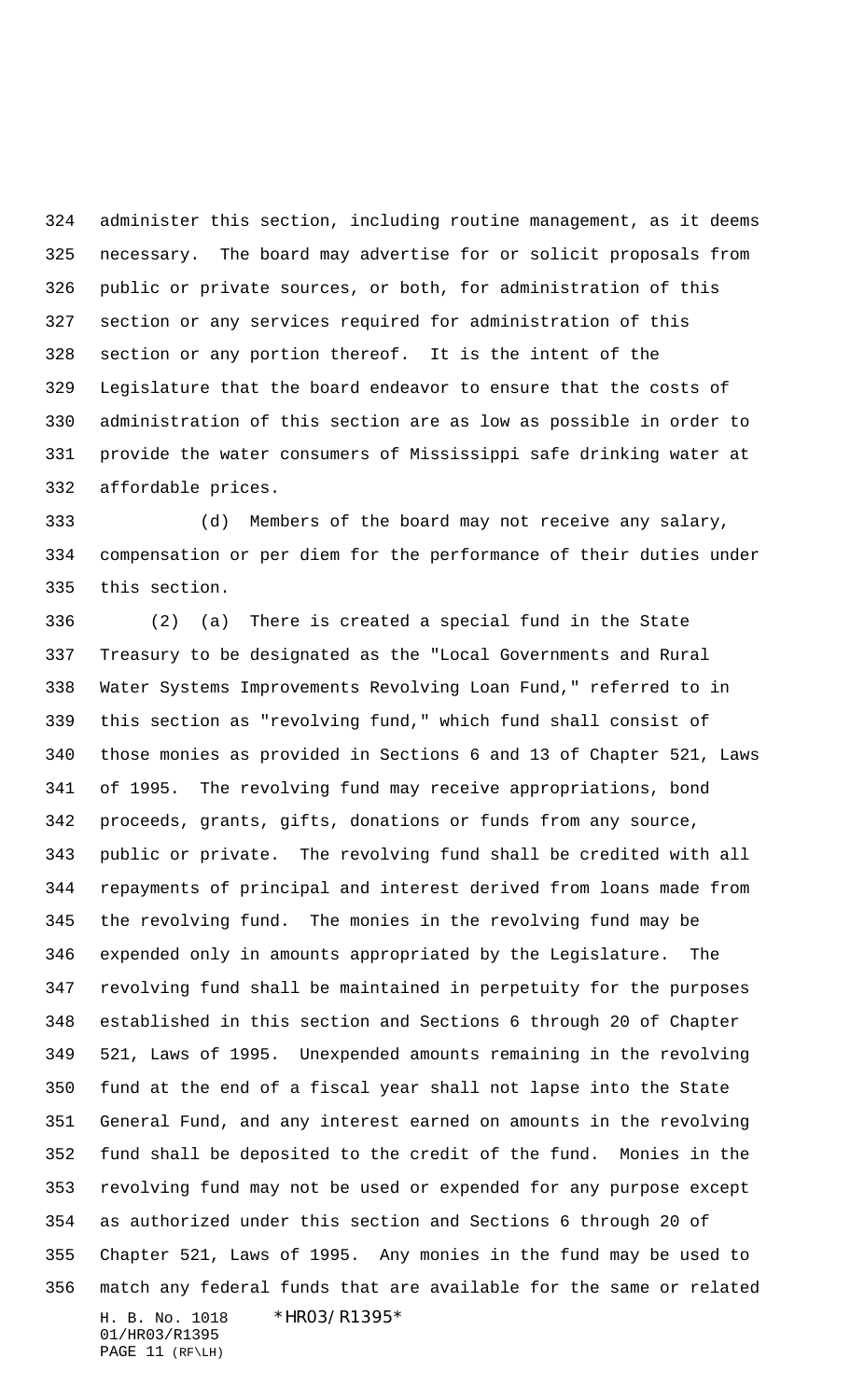purposes for which funds are used and expended under this section and Sections 6 through 20 of Chapter 521, Laws of 1995. Any federal funds shall be used and expended only in accordance with federal laws, rules and regulations governing the expenditure of those funds. No person shall use any monies from the revolving fund for the acquisition of real property or any interest in real property unless that property is integral to the project funded under this section and the purchase is made from a willing seller. No county, incorporated municipality or district shall acquire any real property or any interest in any real property for a project funded through the revolving fund by condemnation. The board's application of Sections 43-37-1 through 43-37-13 shall be no more stringent or extensive in scope, coverage and effect than federal property acquisition laws and regulations.

 (b) There is created a special fund in the State Treasury to be designated as the "Local Governments and Rural Water Systems Emergency Loan Fund," hereinafter referred to as "emergency fund," which fund shall consist of those monies as provided in Sections 6 and 13 of Chapter 521, Laws of 1995. The emergency fund may receive appropriations, bond proceeds, grants, gifts, donations or funds from any source, public or private. The emergency fund shall be credited with all repayments of principal and interest derived from loans made from the emergency fund. The monies in the emergency fund may be expended only in amounts appropriated by the Legislature. The emergency fund shall be maintained in perpetuity for the purposes established in this section and Section 6 of Chapter 521, Laws of 1995. Unexpended amounts remaining in the emergency fund at the end of a fiscal year shall not lapse into the State General Fund. Any interest earned on amounts in the emergency fund shall be deposited to the credit of the fund. Monies in the emergency fund may not be used or expended for any purpose except as authorized under this section and Section 6 of Chapter 521, Laws of 1995.

H. B. No. 1018 \*HR03/R1395\* 01/HR03/R1395 PAGE 12 (RF\LH)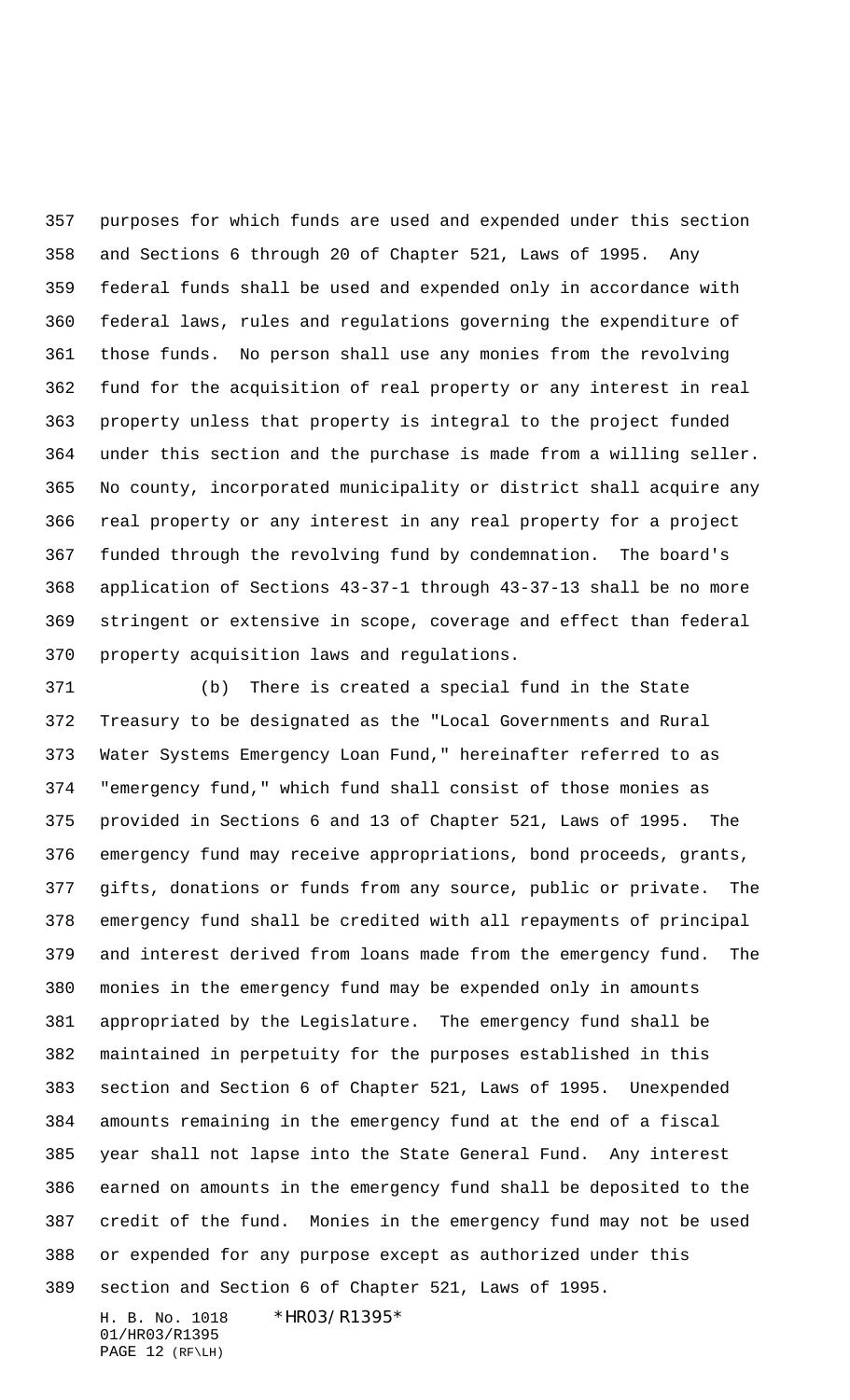(c) The board created in subsection (1) shall establish loan programs by which loans may be made available to counties, incorporated municipalities, districts or other water organizations that have been granted tax exempt status under either federal or state law, to assist those counties, incorporated municipalities, districts or water organizations in making water systems improvements, including the construction of new water systems or expansion or repair of existing water systems. The interest rate on those loans may vary from time to time and from loan to loan, and will be at or below market interest rates as determined by the board. The board shall act as quickly as is practicable and prudent in deciding on any loan request that it receives. Loans from the revolving fund or emergency fund may be made to counties, incorporated municipalities, districts or other water organizations that have been granted tax exempt status under either federal or state law, as set forth in a loan agreement in amounts not to exceed one hundred percent (100%) of eligible project costs as established by the board. The board may require county, municipal, district or other water organization participation or funding from other sources, or otherwise limit the percentage of costs covered by loans from the revolving fund or the emergency fund. The maximum amount for any loan from the emergency fund shall be Five Hundred Thousand Dollars (\$500,000.00), and the maximum amount for any loan from the revolving fund shall be One Million Five Hundred Thousand Dollars (\$1,500,000.00).

H. B. No. 1018 \*HR03/R1395\* 01/HR03/R1395 (d) A county that receives a loan from the revolving fund or the emergency fund shall pledge for repayment of the loan any part of the homestead exemption annual tax loss reimbursement to which it may be entitled under Section 27-33-77, as may be required to meet the repayment schedule contained in the loan agreement. An incorporated municipality that receives a loan from the revolving fund or the emergency fund shall pledge for

```
PAGE 13 (RF\LH)
```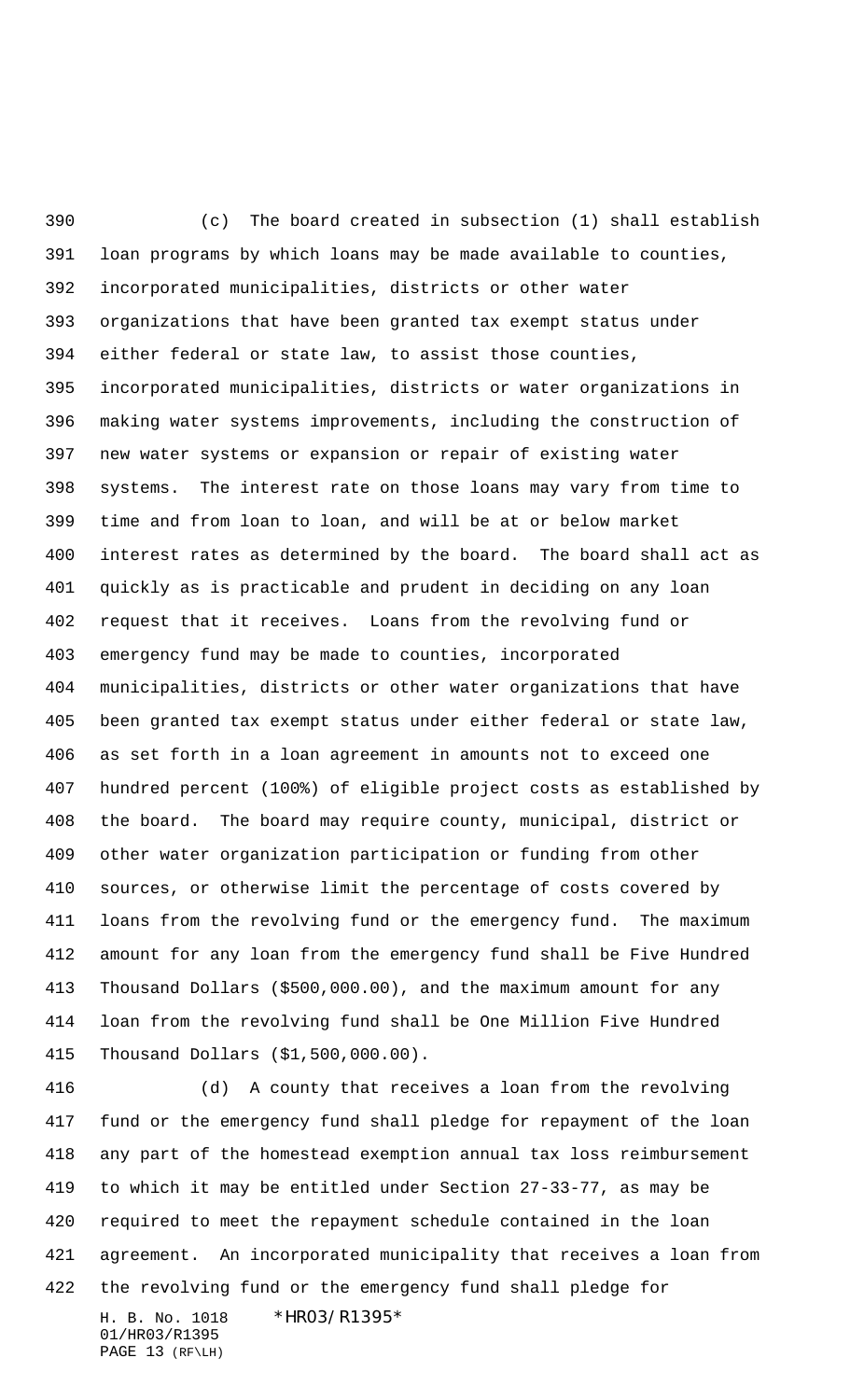repayment of the loan any part of the sales tax revenue distribution to which it may be entitled under Section 27-65-75, as may be required to meet the repayment schedule contained in the loan agreement. All recipients of such loans shall establish a dedicated source of revenue for repayment of the loan. Before any county or incorporated municipality shall receive any loan, it shall have executed with the State Tax Commission and the board a loan agreement evidencing that loan. The loan agreement shall not be construed to prohibit any recipient from prepaying any part or all of the funds received. The repayment schedule in each loan agreement shall provide for (i) monthly payments, (ii) semiannual payments or (iii) other periodic payments, the annual total of which shall not exceed the annual total for any other year of the loan by more than fifteen percent (15%). The loan agreement shall provide for the repayment of all funds received from the revolving fund within not more than fifteen (15) years or a term as otherwise allowed by the federal Safe Drinking Water Act, and all funds received from the emergency fund within not more than five (5) years from the date of project completion, and any repayment shall commence not later than one (1) year after project completion. The State Tax Commission shall withhold semiannually from counties and monthly from incorporated municipalities from the amount to be remitted to the county or municipality, a sum equal to the next repayment as provided in the loan agreement. (e) Any county, incorporated municipality, district or other water organization desiring to construct a project approved by the board which receives a loan from the state for that purpose but which is not eligible to pledge for repayment under the

 provisions of paragraph (d) of this subsection, shall repay that loan by making payments each month to the State Treasurer through the Department of Finance and Administration for and on behalf of the board according to Section 7-7-15, to be credited to either the revolving fund or the emergency fund, whichever is

H. B. No. 1018 \*HR03/R1395\* 01/HR03/R1395 PAGE 14 (RF\LH)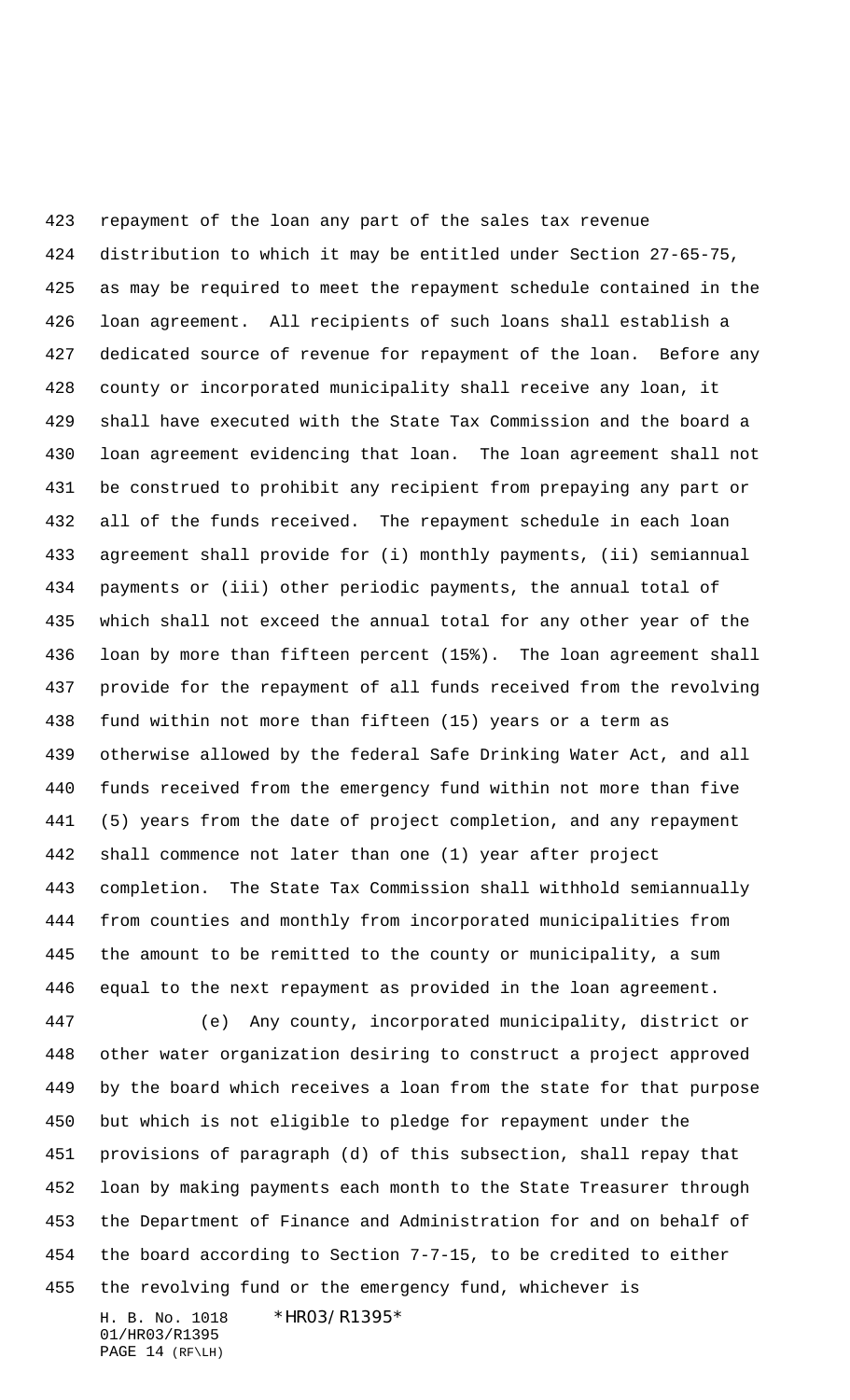appropriate, in lieu of pledging homestead exemption annual tax loss reimbursement or sales tax revenue distribution.

 Loan repayments shall be according to a repayment schedule contained in each loan agreement as provided in paragraph (d) of this subsection.

 (f) Any district created pursuant to Sections 19-5-151 through 19-5-207 that receives a loan from the revolving fund or the emergency fund shall pledge for repayment of the loan any part of the revenues received by that district pursuant to Sections 19-5-151 through 19-5-207, as may be required to meet the repayment schedule contained in the loan agreement.

 (g) The State Auditor, upon request of the board, shall audit the receipts and expenditures of a county, an incorporated municipality, district or other water organization whose loan repayments appear to be in arrears, and if the Auditor finds that the county, incorporated municipality, district or other water organization is in arrears in those repayments, the Auditor shall immediately notify the chairman of the board who may take any action as may be necessary to enforce the terms of the loan agreement, including liquidation and enforcement of the security given for repayment of the loan, and the Executive Director of the Department of Finance and Administration who shall withhold all future payments to the county of homestead exemption annual tax loss reimbursements under Section 27-33-77 and all sums allocated to the county or the incorporated municipality under Section 27-65-75 until such time as the county or the incorporated municipality is again current in its loan repayments as certified by the board.

H. B. No. 1018 \*HR03/R1395\* 01/HR03/R1395 PAGE 15 (RF\LH) (h) All monies deposited in the revolving fund or the emergency fund, including loan repayments and interest earned on those repayments, shall be used only for providing loans or other financial assistance to water systems as the board deems appropriate. In addition, any amounts in the revolving fund or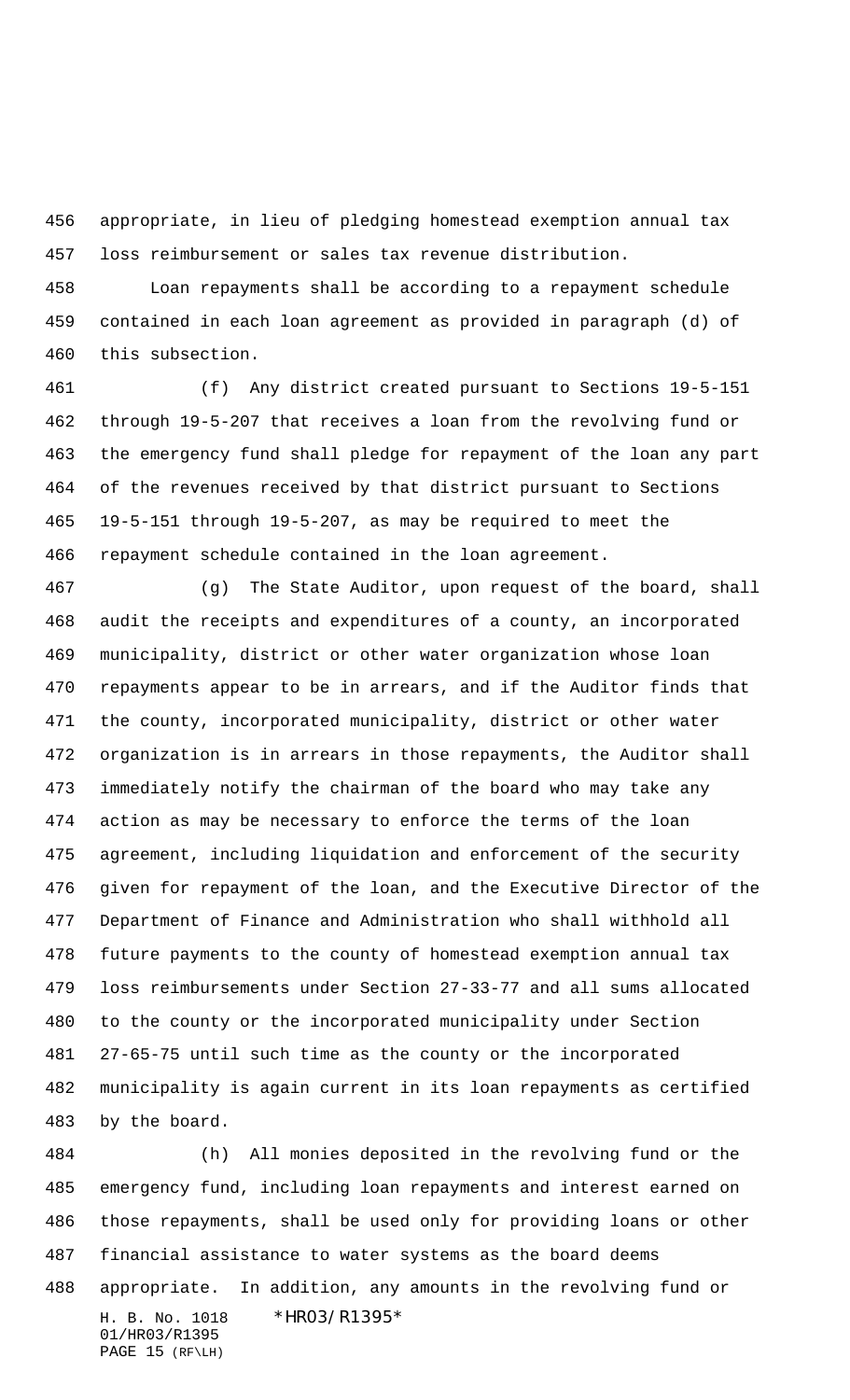the emergency fund may be used to defray the reasonable costs of administering the revolving fund or the emergency fund and conducting activities under this section and Sections 6 through 20 of Chapter 521, Laws of 1995, subject to any limitations established in the federal Safe Drinking Water Act, as amended and subject to annual appropriation by the Legislature. The department is authorized, upon approval by the board, to use amounts available to it from the revolving fund or the emergency fund to contract for those facilities and staff needed to administer and provide routine management for the funds and loan program.

 (3) In administering this section and Sections 6 through 20 of Chapter 521, Laws of 1995, the board created in subsection (1) of this section shall have the following powers and duties:

 (a) To supervise the use of all funds made available under this section and Sections 6 through 20 of Chapter 521, Laws of 1995, for local governments and rural water systems improvements;

 (b) To promulgate rules and regulations, to make variances and exceptions thereto, and to establish procedures in accordance with this section and Sections 6 through 20 of Chapter 521, Laws of 1995, for the implementation of the local governments and rural water systems improvements revolving loan program;

H. B. No. 1018 \*HR03/R1395\* 01/HR03/R1395 PAGE 16 (RF\LH) (c) To require, at the board's discretion, any loan recipient to impose a per connection fee or surcharge or amended water rate schedule or tariff on each customer or any class of customers, benefiting from an improvement financed by a loan made under this act, for repayment of any loan funds provided under this section and Sections 6 through 20 of Chapter 521, Laws of 1995. The board may require any loan recipient to undergo a water system viability analysis and may require a loan recipient to implement any result of the viability analysis. If the loan recipient fails to implement any result of a viability analysis as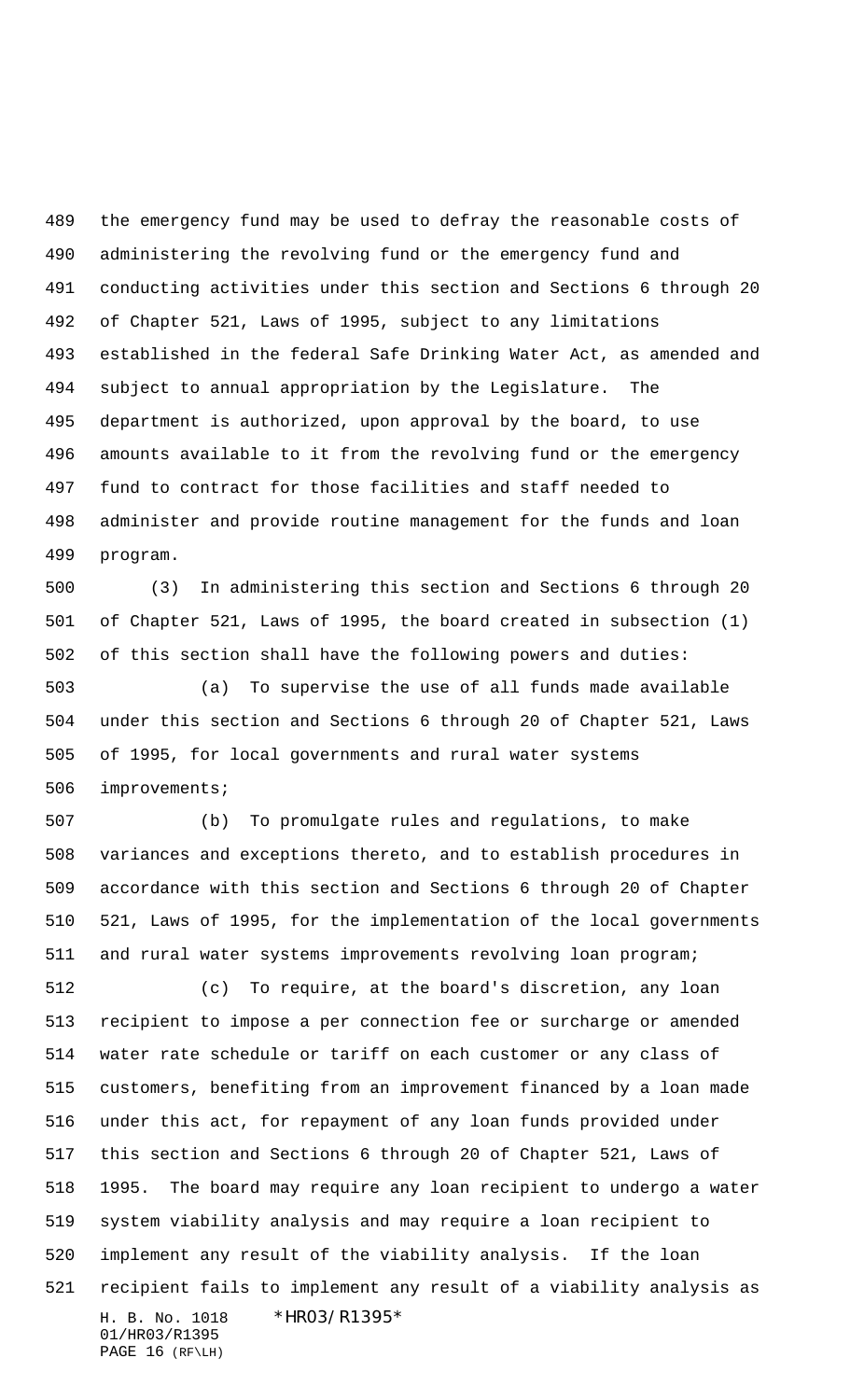required by the board, the board may impose a monetary penalty or increase the interest rate on the loan, or both;

 (d) To review and certify all projects for which funds are authorized to be made available under this section and Sections 6 through 20 of Chapter 521, Laws of 1995, for local governments and rural water systems improvements;

 (e) To requisition monies in the Local Governments and Rural Water Systems Improvements Revolving Loan Fund and the Local Governments and Rural Water Systems Emergency Loan Fund and distribute those monies on a project-by-project basis in accordance with this section;

 (f) To ensure that the funds made available under this section and Sections 6 through 20 of Chapter 521, Laws of 1995, to a county, an incorporated municipality, a district or a water organization that has been granted tax exempt status under either federal or state law provide for a distribution of projects and funds among the entities under a priority system established by the board;

 (g) To maintain in accordance with generally accepted government accounting standards an accurate record of all monies in the revolving fund and the emergency fund made available to counties, incorporated municipalities, districts or other water organizations under this section and Sections 6 through 20 of Chapter 521, Laws of 1995, and the costs for each project;

 (h) To establish policies, procedures and requirements concerning viability and financial capability to repay loans that may be used in approving loans available under this section, including a requirement that all loan recipients have a rate structure which will be sufficient to cover the costs of operation, maintenance, major equipment replacement and repayment of any loans made under this section; and

H. B. No. 1018 \*HR03/R1395\* 01/HR03/R1395 PAGE 17 (RF\LH) (i) To file annually with the Legislature a report detailing how monies in the Local Governments and Rural Water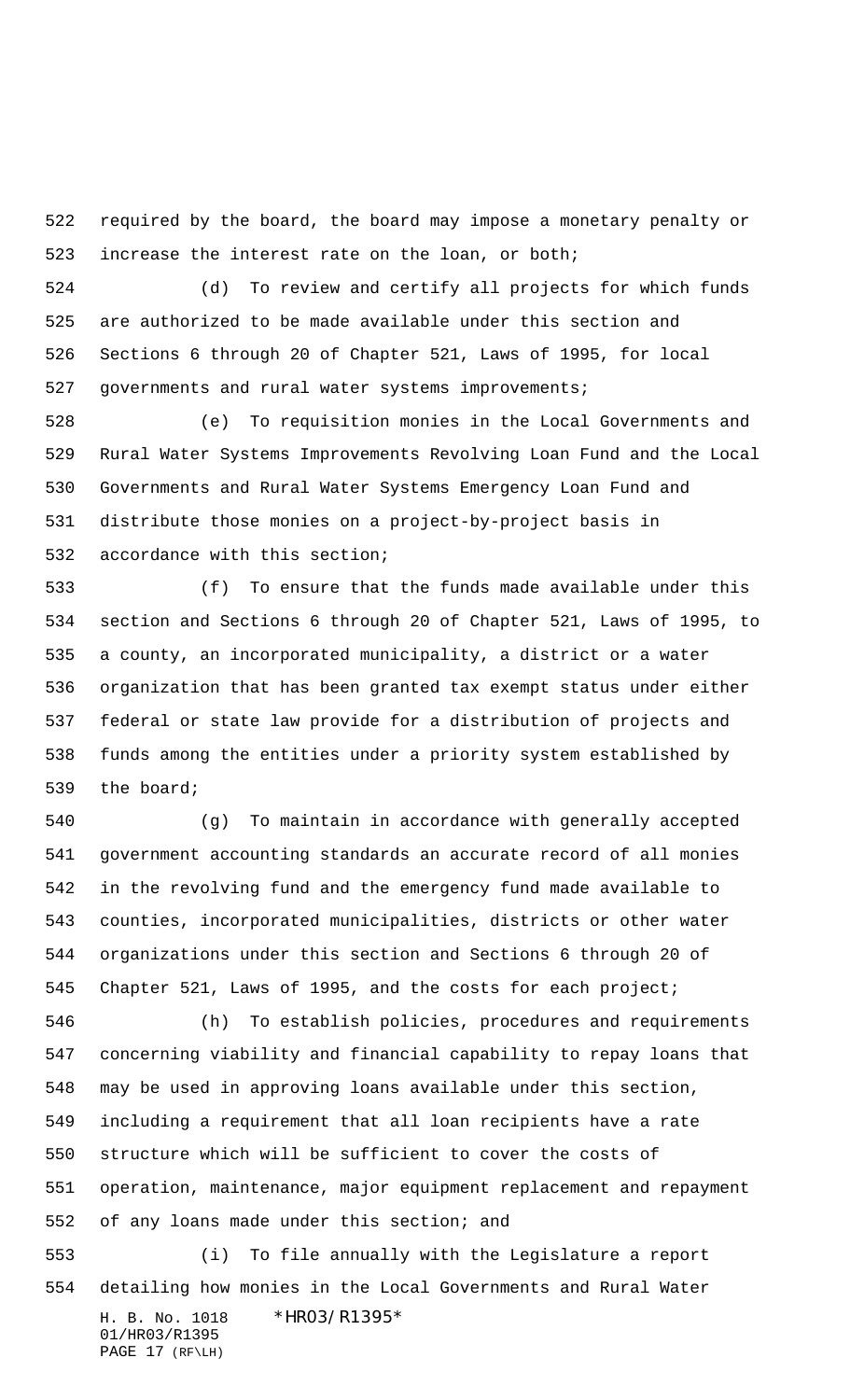Systems Improvements Revolving Loan Fund and the Local Governments and Rural Water Systems Emergency Loan Fund were spent during the preceding fiscal year in each county, incorporated municipality, district or other water organization, the number of projects approved and constructed, and the cost of each project.

 For efficient and effective administration of the loan program, revolving fund and emergency fund, the board may authorize the department or the State Health Officer to carry out any or all of the powers and duties enumerated above.

 SECTION 8. Section 41-3-17, Mississippi Code of 1972, is reenacted as follows:

 41-3-17. The State Board of Health is authorized to make and publish all reasonable rules and regulations necessary to enable it to discharge its duties and powers and to carry out the purposes and objectives of its creation. It is further authorized to make reasonable sanitary rules and regulations, to be enforced in the several counties by the county health officer under the supervision and control of the State Board of Health. The State Board of Health shall not make or enforce any rule or regulation that prohibits consumers from providing their own containers for the purpose of purchasing or accepting water from any vending machine or device which filters or treats water that has already been tested and determined to meet or exceed the minimum health protection standards prescribed for drinking water under the Mississippi Safe Drinking Water Law, if that vending machine or device meets or exceeds United States Environmental Protection Agency or national automatic merchandising standards.

 SECTION 9. Section 41-3-18, Mississippi Code of 1972, is reenacted as follows:

 41-3-18. The board shall assess fees in the following amounts and for the following purposes:

 (a) Food establishment annual permit fee, based on the assessment factors of the establishment as follows:

H. B. No. 1018 \*HR03/R1395\* 01/HR03/R1395 PAGE 18 (RF\LH)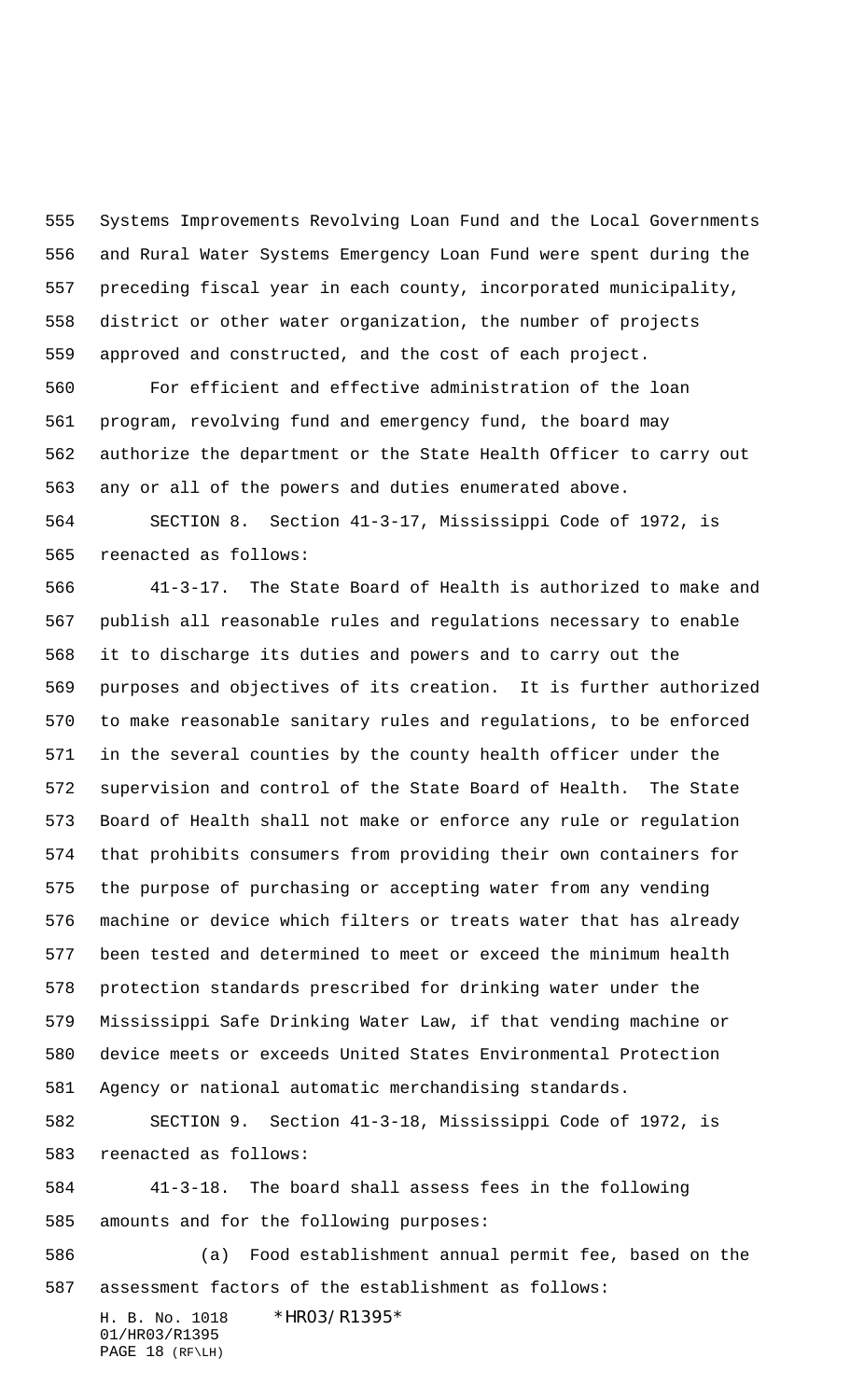588 Assessment Category 1................................... \$ 15.00 589 Assessment Category 2.................................. 30.00 Assessment Category 3............................. 70.00 591 Assessment Category 4 ............................. 100.00 592 Assessment Category 5 ............................. 150.00

(b) Private water supply approval fee.......... \$ 10.00

 The board may develop such reasonable standards, rules and regulations to clearly define each assessment category. Assessment categories shall be based upon the factors to the public health implications of the category and type of food preparation being utilized by the food establishment, utilizing the model Food Code of 1995, or as may be amended by the federal Food and Drug Administration.

 The fee authorized under paragraph (a) of this section shall not be assessed for food establishments operated by public schools, public junior and community colleges, or state agencies or institutions, including without limitation, the state institutions of higher learning and the State Penitentiary.

 The fee authorized under paragraph (b) of this section shall not be assessed for private water supplies used by foster homes licensed by the Department of Human Services.

 SECTION 10. Section 41-3-19, Mississippi Code of 1972, is reenacted as follows:

 41-3-19. It is the duty of the State Board of Health to make a report, in writing, to the Governor, on or before the first day of December next preceding each session, not an extraordinary session of the Legislature, upon the sanitary condition, prospect, and needs of the state, setting forth the action of said board, of its officers and agents, the names thereof, and all its expenditures since the last preceding report, and such other matters as it may deem proper for the promotion of health or the prevention of disease. The report shall be laid before the Legislature by the Governor at its ensuing term.

H. B. No. 1018 \*HR03/R1395\* 01/HR03/R1395 PAGE 19 (RF\LH)